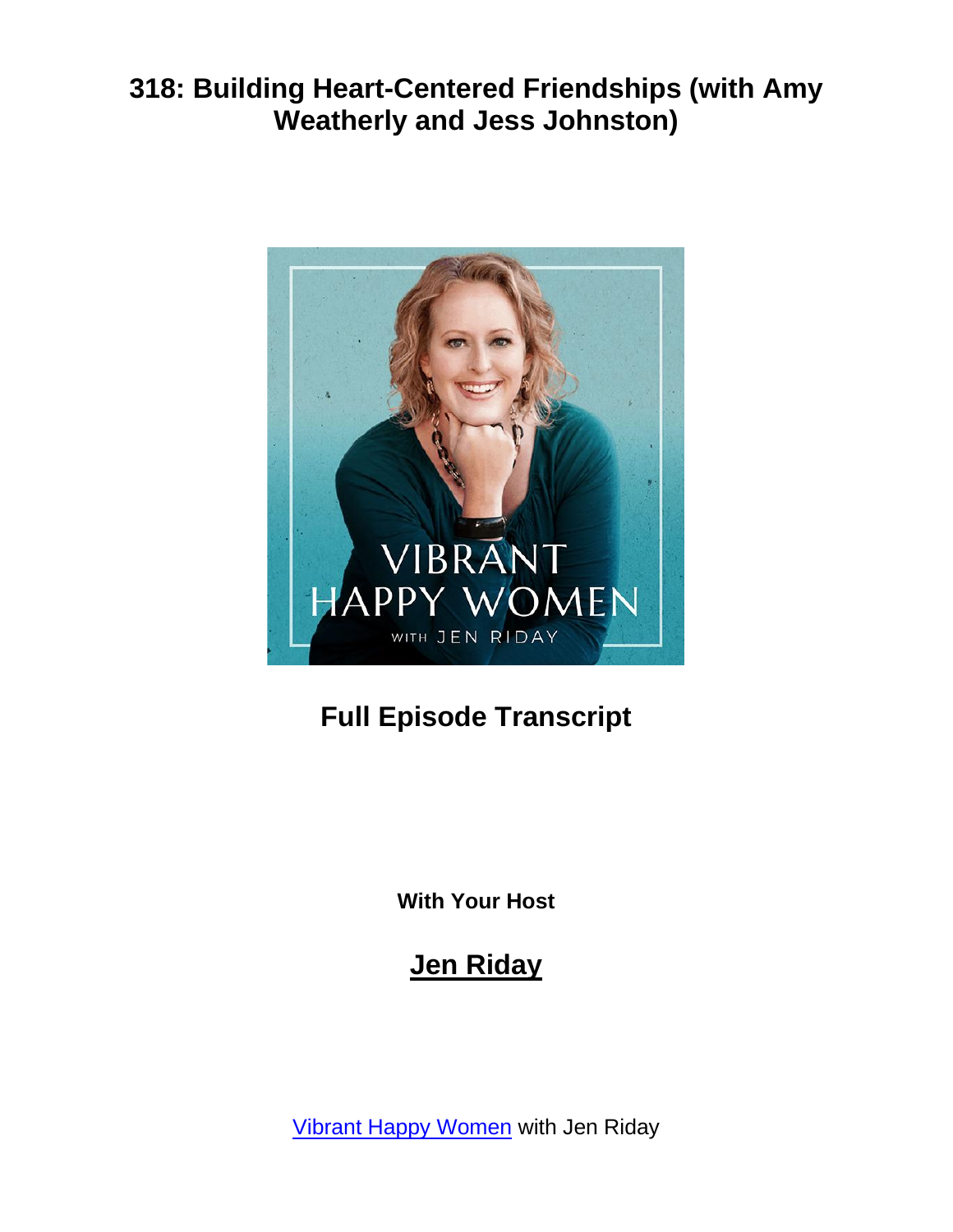You're listening to the Vibrant Happy Women podcast. I'm Dr. Jen Riday and on this episode we're talking about letting go of that loneliness you may be experiencing and building friendships. The ball is in your court. Stay tuned.

Hi, I'm Jen Riday. This podcast is for women who want to feel more vibrant, happy, aligned, and alive. You'll gain the emotional, physical, and spiritual tools you need to get your sparkle back and ensure that depression, anxiety, and struggle don't rule your life. Welcome to the Vibrant Happy Women Podcast.

Oh, yes, I'm back with a couple of fantastic guests, two guests and I love when I get to talk to multiple people. It's a fun conversation. Well, today we're talking about something oh so important which is friendship. So many people have recognized during the pandemic that they crave heart centered, deep, reciprocal connection. I have talked to so many women in the Vibrant Happy Women Club about it. I have coached women about this. And so today we have two amazing guests who will help us with this topic.

Our guests today are Jess Johnston and Amy Weatherly, both the authors of the book, I'll Be There But I'll Be Wearing Sweatpants. And we talk about how they kind of got out of their comfort zone and decided to put the ball in their own courts in terms of inviting and creating heart centered connection. So many of us feel like I'm never invited, I'm always excluded, all these other people are doing this. But that puts us in a victim mindset and doesn't help us to change anything.

Well, in this episode you'll hear how Amy and Jess put the ball in their own courts, shifted into an empowered mindset and made some amazing things happen, so much so that Jess actually moved from Montana to California, and she brought all her friends with her. We're talking three couples all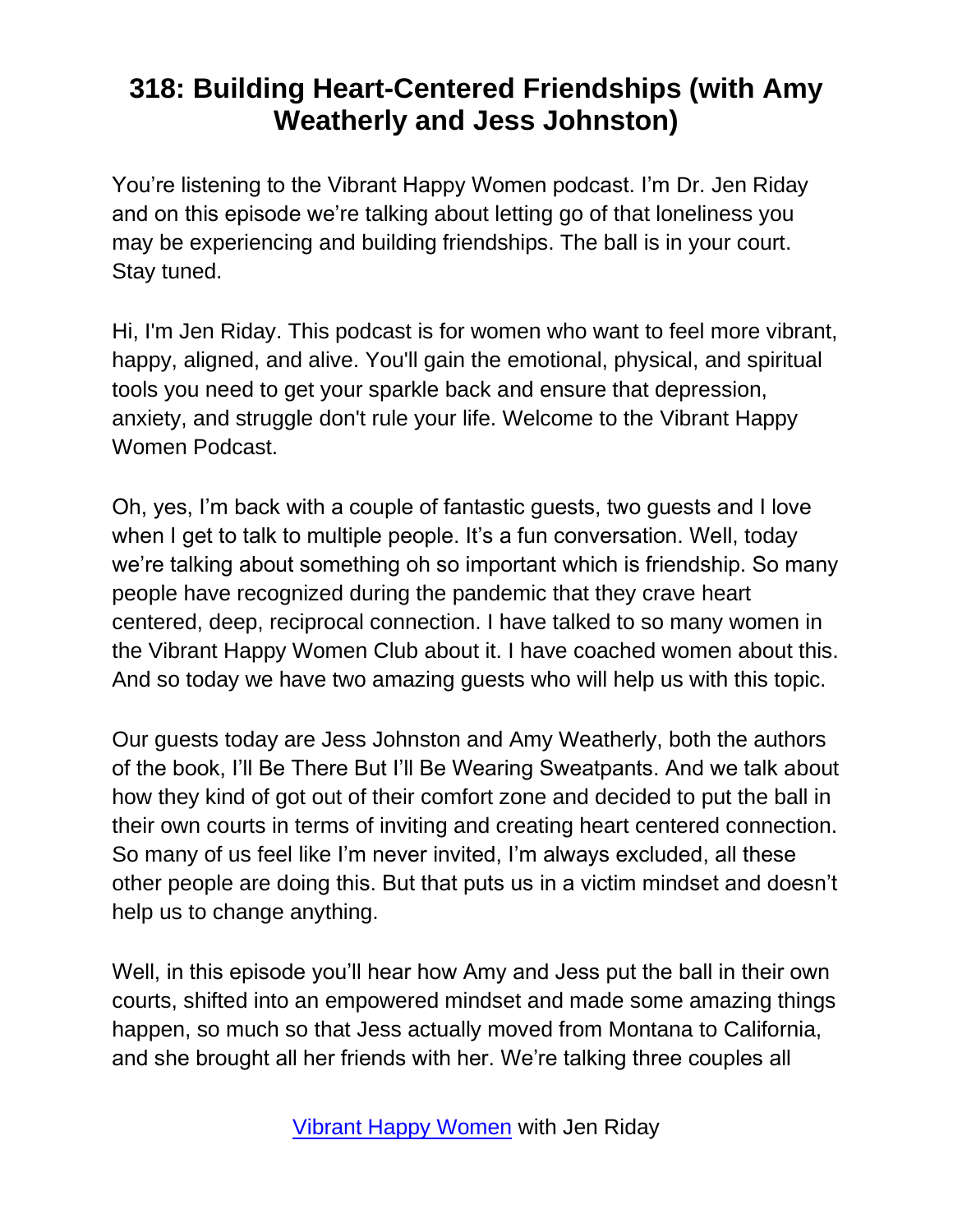moved together, that's how tight their friendships became. You're going to love this one and let's go ahead and dive in.

**Jen:** Hey, there everyone. I am here today with two amazing women, Jess Johnston, and Amy Weatherly. They are co-authors of the book, I'll Be There But I'll Be Wearing Sweatpants. And we're going to be talking about friendship today. So, Jess and Amy, go ahead and introduce yourselves and tell us more about what led you to write this book together because you don't even live in the same state. And I think that's really cool.

**Amy:** Yeah. Jess and I actually met in an online writing group. And I was just – I was a big fan of her work and I, honestly, I just wanted to work with her. One, I just wanted her to know that I loved what she was doing and encouraging her. And I think we should all be hyping each other up and fangirling each other. And nobody hates a compliment, so I like to lead with those.

So, I was just a fan of Jess. I wanted to work with her. So, I slid into her DM, sent her a message and the conversation just kind of went from there. And it went from Instagram messages to phone calls. We started this group called Sister I'm With You. We realized how passionate we both were about helping women build friendships. So, we had this idea, let's just start a page called Sister I'm With You, all about friendship. Let's just see what happens. And it exploded then we met in real life, and then the book. And then just all just sort of happened very naturally.

**Jen:** That's so cool. So, a writing group.

**Jess:** A writing group, yeah.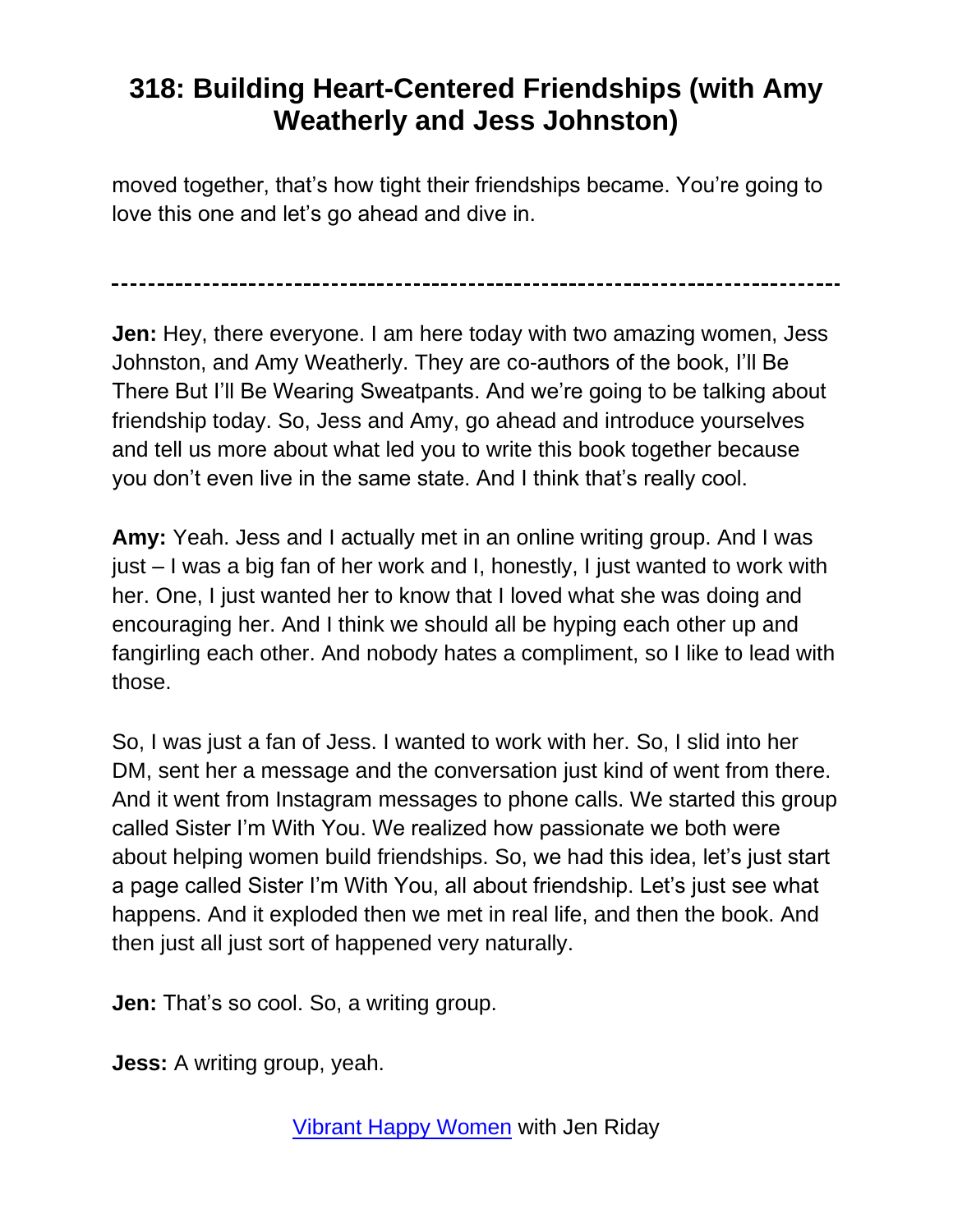**Jen:** Yeah. So, tell us where you're both from too.

**Jess:** I am from California, sunny California.

**Amy:** And I am from sometimes sunny Texas.

**Jen:** What city in Texas?

**Amy:** Midland, which is out in West Texas, we're way out there in West Texas. There is nothing. It's tumbleweeds here.

**Jen:** So, you're still in San Diego now then?

**Jess:** I'm a little bit further away. I'm in Santa Barbara.

**Jen:** Okay. Originally from Montana, right?

**Jess:** Yes. So, everybody knows I'm not a wimp with winter.

**Jen:** Yeah, you're not a wimp.

**Jess:** I mean I think I'm a wimp.

**Amy:** I mean, I was like, I've heard you complain about 65 degrees before.

**Jess:** I'm embarrassed of myself though. I know how wimpy I have become, at least I know.

**Amy:** That's true, you're aware.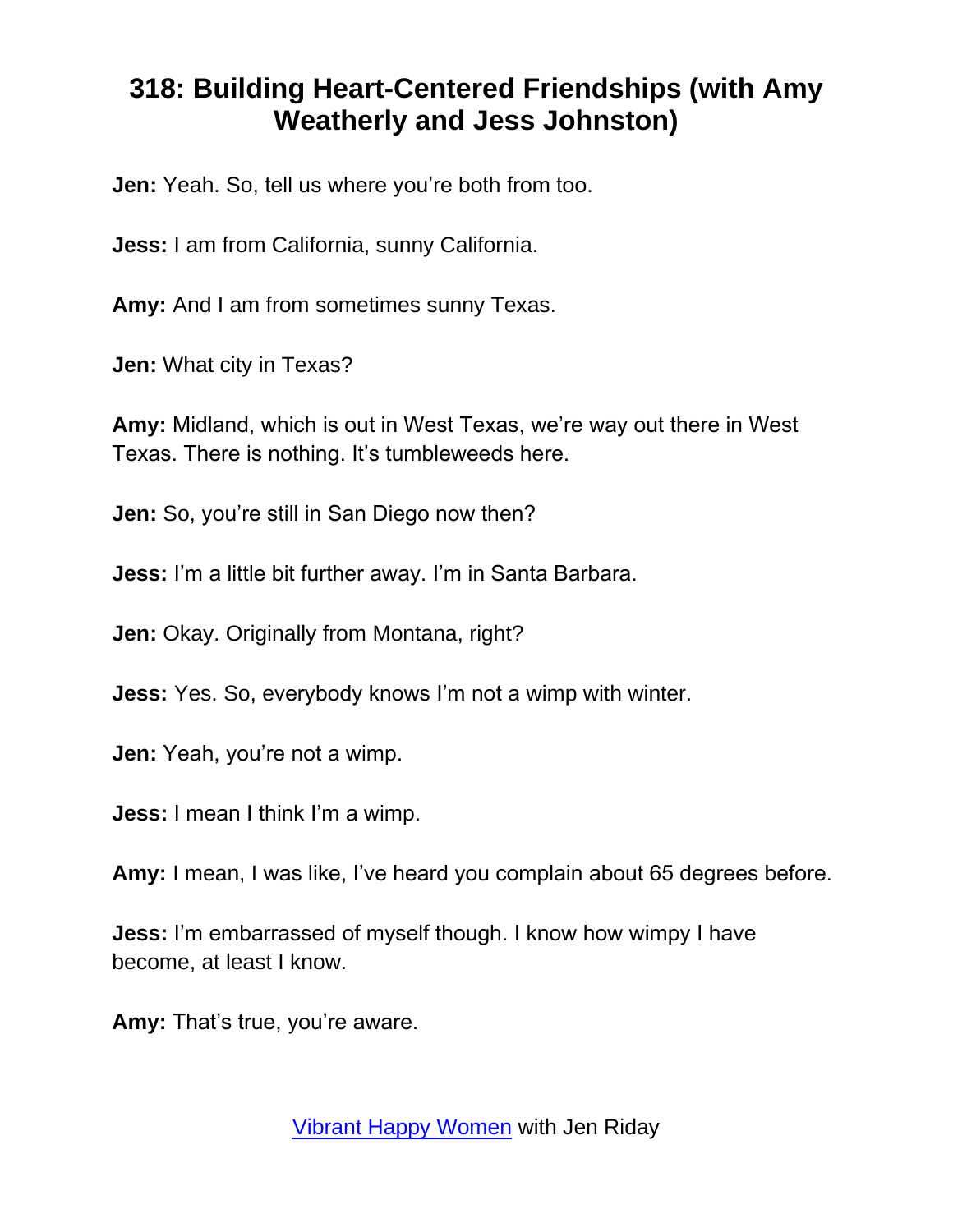**Jen:** So, you guys decided to write a book together about friendship. Why the topic of friendship? I mean, yes, you're friends but why is this needed in our world today?

**Amy:** We live in the most connected society ever. We've got social media, we're very connected and yet we are unbelievably lonely. And we noticed this trend, the more we talked about it. And we wanted to talk about friendship and not the light and fluffy like, oh my gosh, okay, so friends are the best, find a good friend and then just hang out. And it's amazing. No, no, no. Let's talk about what happens when it breaks up. Let's talk about what happens when you feel uninvited, and you've realized you've kind of gotten placed on the sidelines with a friend group.

Let's talk about what it feels like, that hurt and that pain. Let's talk about the real stuff. Let's talk about loneliness. And the more that we opened up and talked about it the more women just kept coming onboard and saying, "Me too. Me too. I thought I was the only one. I didn't know anyone else felt this way." And it was this beautiful connection and natural just energy that kind of happened because everyone was sort of saying, "Wow, okay, I'm not alone with struggling with adult friendship. It is weird. It is weird. And I'm glad I'm not the only one who feels that way."

**Jen:** Jess, how has it worked for you with building the friendships, virtually or in person?

**Jess:** My story is I have four kids. And when they were pretty young, I remember I put them all to bed one night. My husband and I were watching TV and it got late. And I turned off the TV and I just started crying. And I was like, "I am so lonely. I feel so alone, and I have absolutely no idea how to create friendships, to find my friends." Because I didn't want just the friends to have surface level conversations like, "Hey, how are you? Good,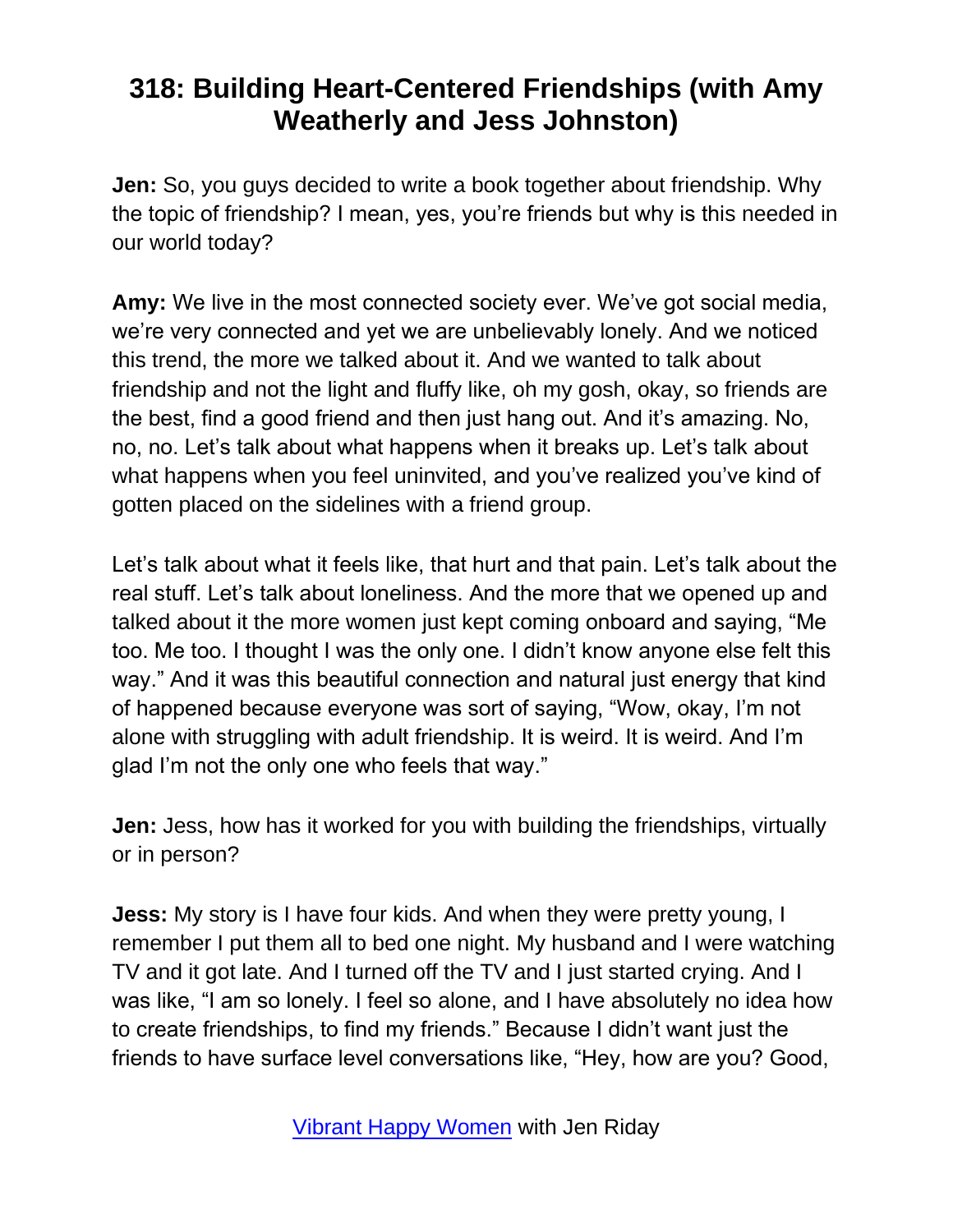what other?" I wanted those deep friendships to do life with, but I didn't even know where to start.

In that moment I think it was probably, God, I just had this revelation that I just needed to start. I needed to start somewhere. I needed to start pursuing women in my life. And I was going to start doing it regularly. My husband and I decided that we're going to start having people over for dinner once a week. And we're like, "This is going to be scary. It's going to be hard. It's going to be weird but we're going to do it." And that decision completely changed my life. It was hard. It was awkward at first, but we eventually found these really close friendships.

So, I think the biggest thing for me was realizing that I held the power because I was just kind of waiting for someone to bang down my door and be like, "Hey, you're really cool, want to be my friend?" I had no idea that I had the power to give that away. It was just this really isolated feeling of thinking I just have to wait around for someone to choose me basically. No, you have the power to choose someone else. And most people also feel lonely, and also don't know where to start, and also are overwhelmed. It's not just you. So that's actually a gift when you give it away.

**Jen:** So, deciding I have the power to choose a friend. I can go find a friend. So, all these people came to dinner at your house. And what was it like? Did you feel like you were [crosstalk]?

**Jess:** Oh, my word. I wanted to – always the hour before I'm like, "This was a terrible idea. Are we getting sick? We're probably getting sick. I don't want to be puking but I hope I'm sick enough to cancel this night because I no longer want to do it?" I'm freaking out about, "Oh my gosh, I haven't cleaned my baseboards, they're going to hate it here. They're not going to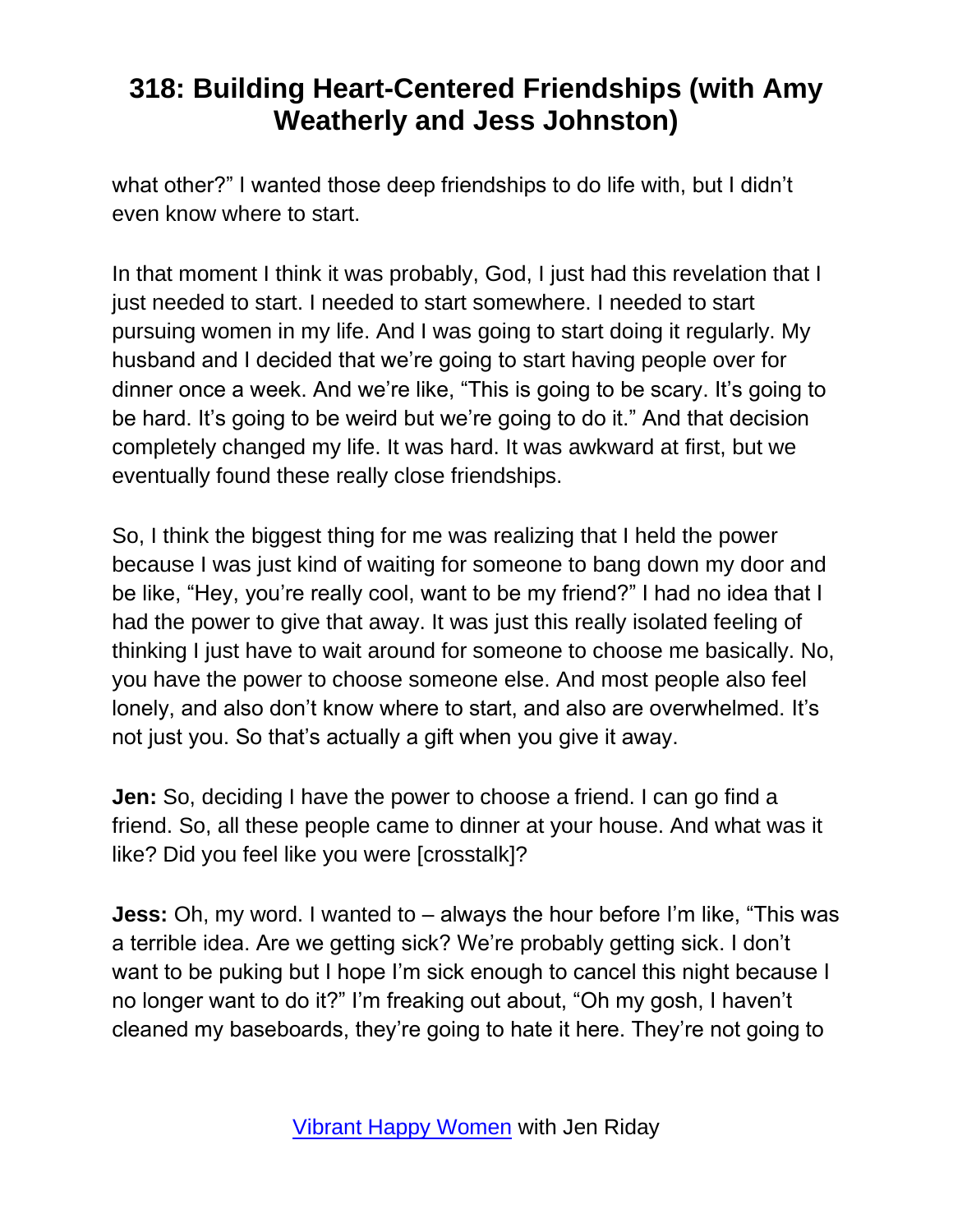like me at all. Or why did I make potatoes? Potatoes were the worst idea ever." And my husband and I both felt like that.

But then they showed up and we did it. And even if the night wasn't amazing, we felt so empowered by that. We're like, "We did it." It was like running a marathon or something. We were like, "Look at us, we are adults and we had people over for dinner and we survived it." And then we eventually – it was like dating. And we eventually found people that were like, "Okay, we really clique with you, this is easy and comfortable and you're somebody I want to spend a lot more time with."

**Jen:** And did you and your partner or spouse feel the same about the couples or did you sometimes one of you liked one of them but the other [crosstalk].

**Jess:** There were definitely times when that happened but ultimately, yeah, we found people that we both really connected with. It's very precious to find. It's hard to find.

**Jen:** So, for those people where you've had connection, you started to repeat your invitations?

**Jess:** Yes, exactly.

**Jen:** Are you still having dinner every week?

**Jess:** Yes.

**Jen:** Wow. Still? How many years has it been?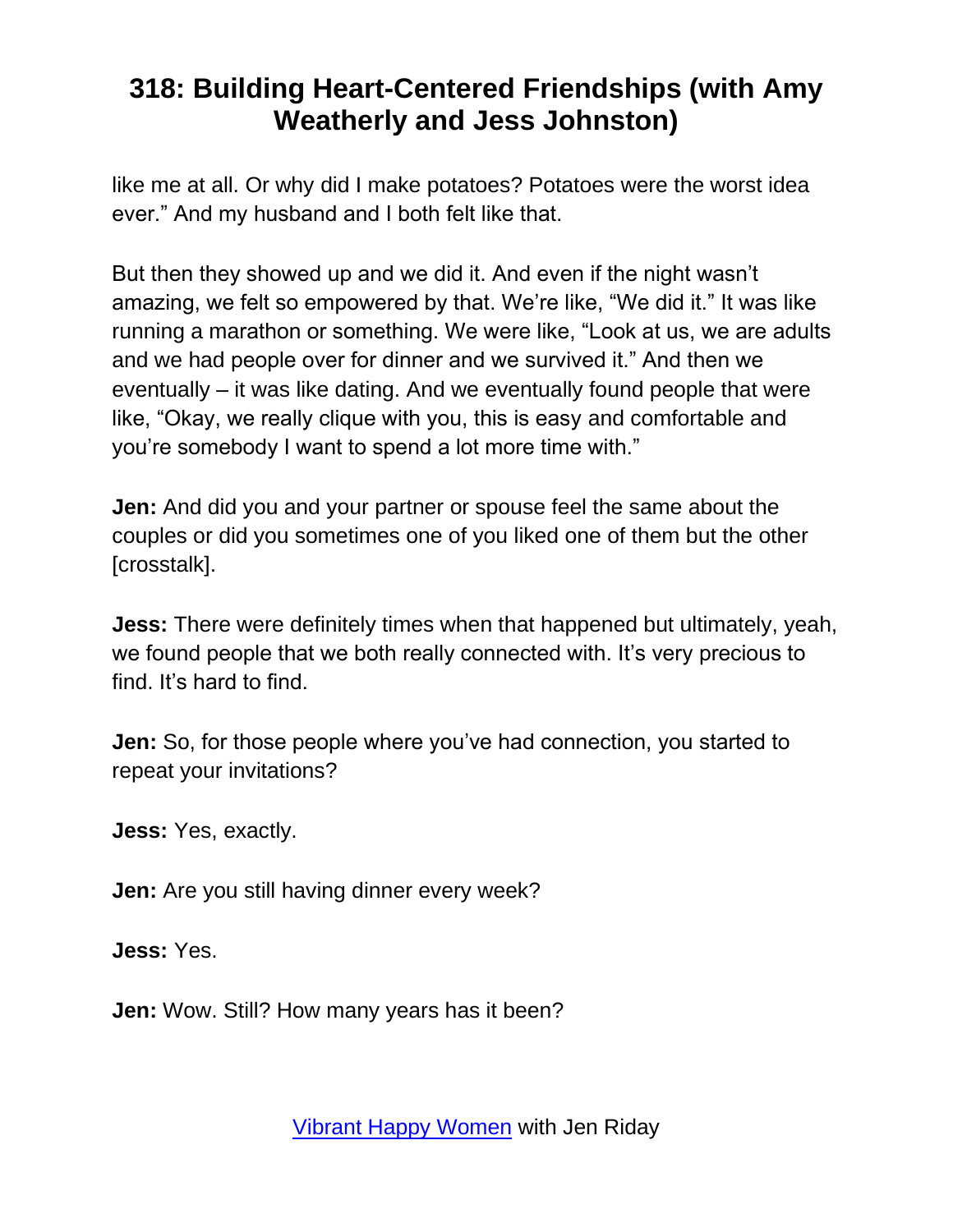**Jess:** Gosh. Probably about 10 years. A little story I don't share very often is that actually when we moved from Montana we moved with two of those families. So, we all decided to move together because we were like, "It's cold in Montana, we should go somewhere more sunny." So, our friendships, yeah, really got deep and awesome.

**Jen:** That's amazing. So, you made the friends in Montana, so close that you moved together to California?

**Jess:** Yeah.

**Jen:** That's crazy. Wow. How about for you Amy, what's been your go to strategy for making new friends?

**Amy:** I just try to – I do like to start with a compliment. I'm a natural encourager. So really one of the best things that I have learned in friendship is to find someone who needs a friend and then go and pursue them, just like Jess said, this is a gift. You don't have to wait around to extend the invitation. You don't have to wait around for someone to throw the party, you can throw the party. You can offer the invitation. You can start the conversation. And so, I started doing that, but I started very intentionally looking for people who needed a friend.

I talk about this in the book but instead of trying to force my way into the middle of the circle, I stood back and said, "Okay, wait, who else feels like they're on the outside with me?" And I went and tried to just pursue them and love on them a little bit. And that is my biggest advice in friendship is go and love on somebody. Find somebody who needs it and give it and just give that away.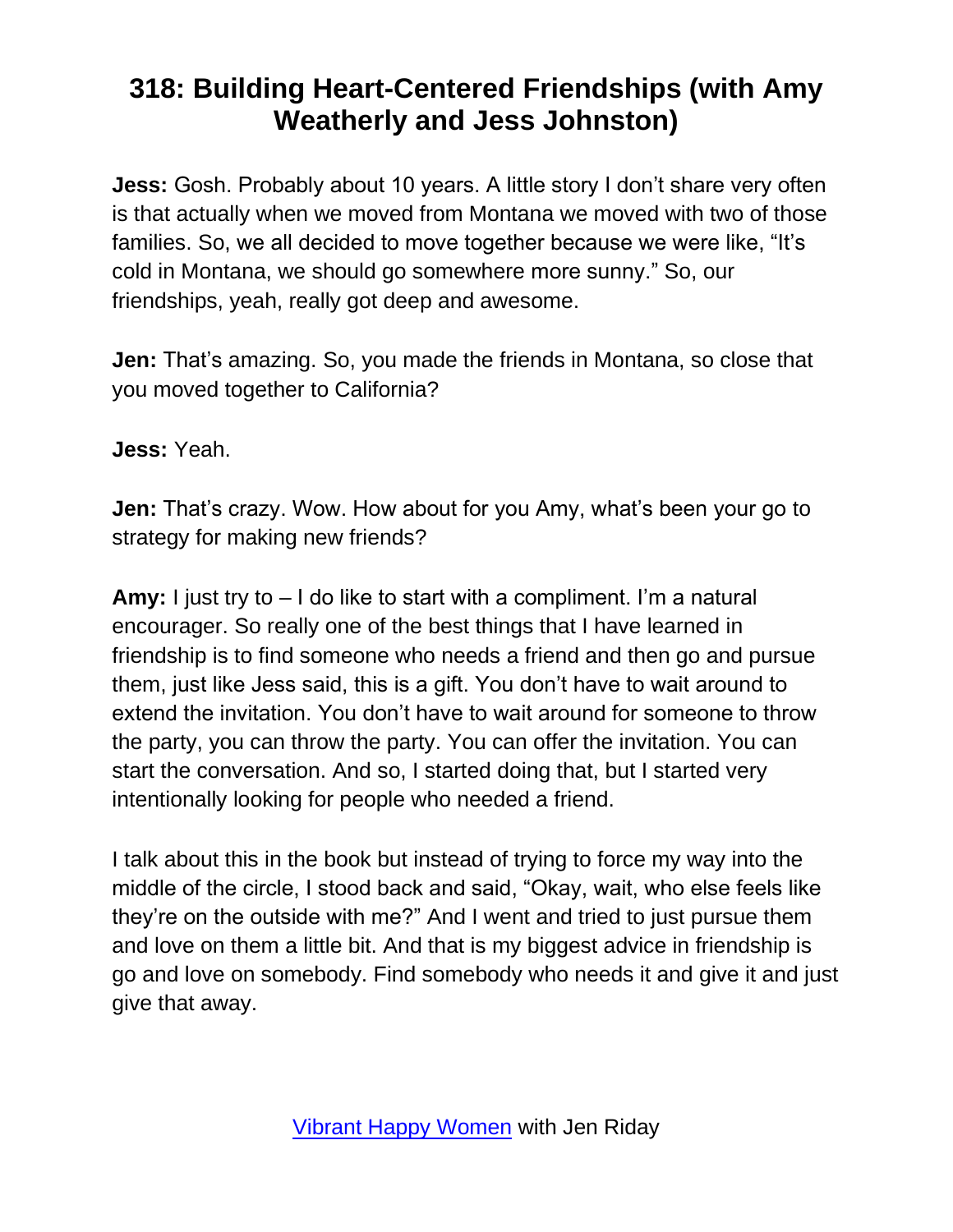**Jen:** So, you're both talking about keeping the ball in your court. I am going to go choose, and invite, and make the friend. No victim thinking here. No one wants to be with me, no one invites me. You have to become the inviter.

**Jess:** Which to be fair, it's because I know what it's like to operate in that. I have been the victim and it did not get me where I wanted to go. I definitely was in that place where I was like, well, no one invites me over for dinner, so I guess I'm just going to do the rest of my life alone. I have been there, yeah.

**Jen:** And probably when you were in that energy, no one wanted to invite you, they could feel that coming from you.

**Jess:** Also, to be fair we had four kids. People were probably terrified to have us all over. They're probably like, "What will we feed them?" That's a real thing.

**Jen:** Yeah, for sure. And Amy, you were going to say something. Was there ever a time when you ever thought, no one's inviting me, I've been excluded?

**Amy:** Yes, most of my life, I had most of my life. And that's what I think is so good about this. We wrote this book on friendship, not because friendship has always worked out for us but because a lot of the time it hasn't. We didn't write this book on friendship because we've always known what to do. We wrote this book on friendship because we had to learn. We've had to struggle. We've had to hurt. We have been there.

And so yes, I feel like I've spent a lot of my life just hoping someone would choose me and hoping someone would – I don't know what I was

[Vibrant Happy Women](https://www.jenriday.com/podcast/) with Jen Riday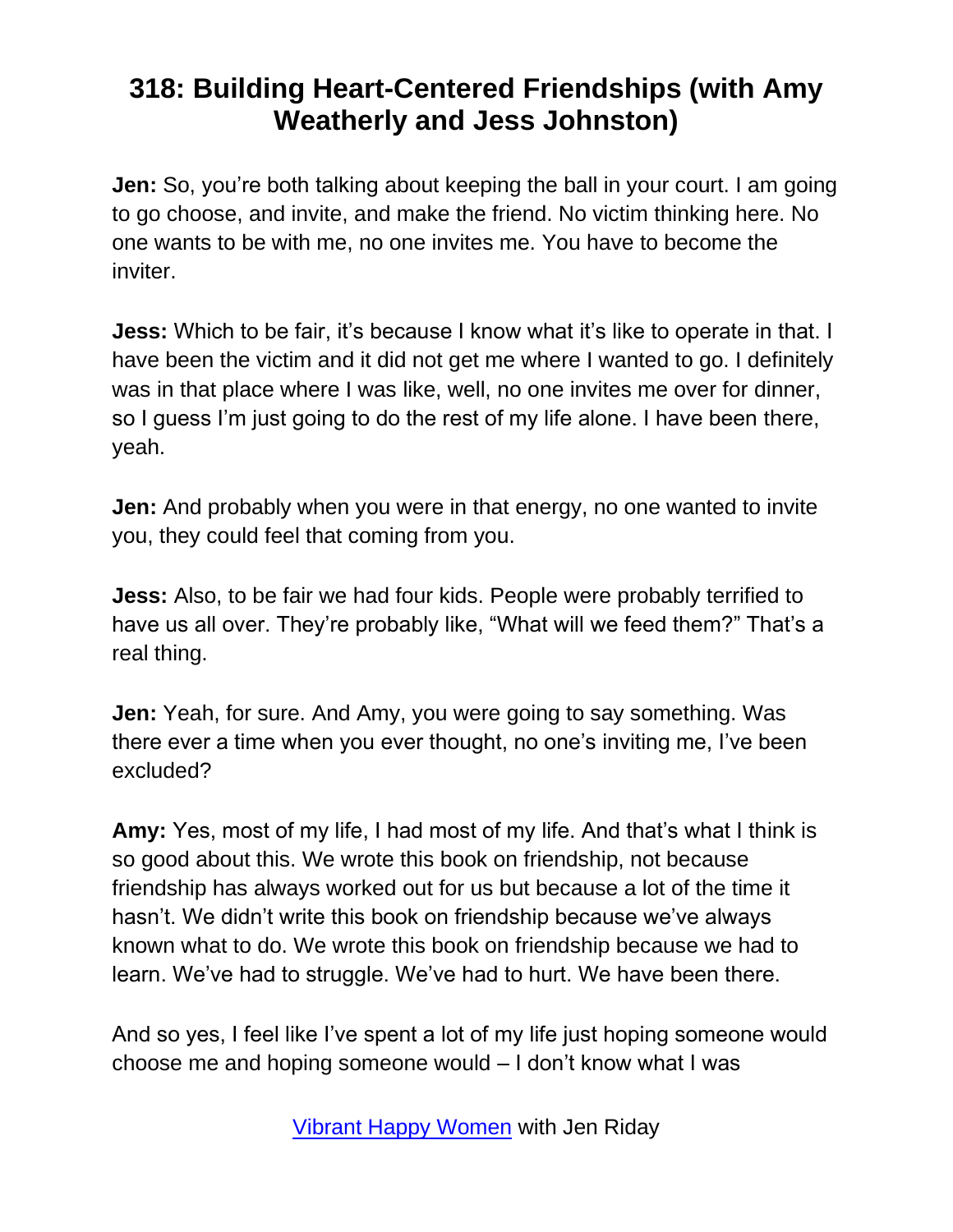expecting, someone to come and bust down my door and be like, "You're the best person I've ever met. I have to know you. Please come hang out with me." Something finally clicked with me where I think I finally got hurt. And I was like, not that I would never get hurt again.

But I was like, "Amy, stop. Stop. Go give to somebody else. Don't live like this. Don't live desperate for people to like you. This is a horrible way to live. Go live and love people really, really well and see what happens." Because you should be terrified if someone busts down your door and you don't know them and they're like, "Hey, I want to be friends with you." "No, I don't, I am calling the police. I am calling the police."

So, there was just a moment in my life where it just clicked with me where I was like, "I'm not going to live like this anymore. I don't want to be insecure. I don't want to just wait around and be begging for people to like me. I have something to give. And I want to give it to other people."

**Jen:** I love that. So, thinking about friends, I think we all have a type of person we like. And it'd be fun if we could each talk about what that type of person is for us. But before we do that, I once heard a stat in marketing that really resonated for me. And I realized it could translate to friendship which is good marketers repel 90% of the people so that they can attract the right 10%. And I started to tell people about this in terms of dating and friendship. I don't care if 90% of people hate me.

I'm looking for the 10% where for me they're authentic, they're real, they're active and they laugh. That's what I'm looking for. I don't want a diva, I don't want whatever. I'm looking for the 10%. So, what is your 10% for each of you, the people that are your people?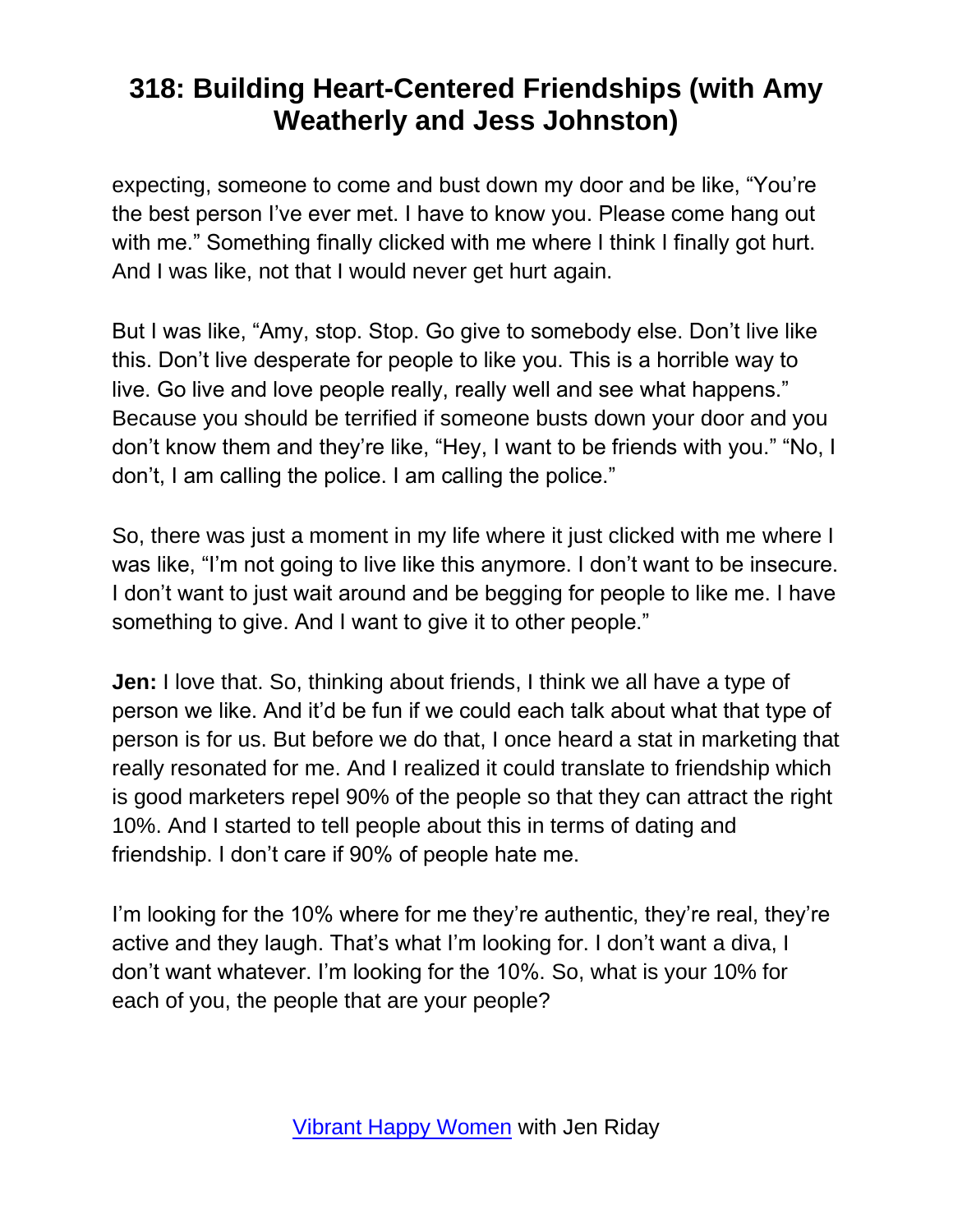**Amy:** That's hard. I really like people so I would say it's hard for me to not like you. I really like people. And I think it's so cool that people are different. The one thing that genuinely I just – I cannot do drama. I cannot do unnecessary drama. If you are mad at everybody and there's always just – I need peace. I need peace so bad. I've got three kids and two dogs and I just, I can't. Someone who I would call, maybe they create storms, a storm creator. That is something where like no.

If I have to tiptoe when I'm around you because I'm not sure when you're going to get mad and when you're not. I have to be out. I can love you but there's going to have to be a six feet sort of thing going on there.

**Jen:** So healthy boundaries and some level of emotional intelligence is a great foundation.

**Amy:** Absolutely. Boundaries are essential and yes, knowing what you want in friendship and that is huge, knowing what you are actually looking for. And it's not about just friends who are fun. I had to get over that too because I thought, well, this person is super fun. I just want to be around them all the time. Fun friends are amazing, but it also has to be, will they go deep? Can they handle my sweatpants? Can they handle me in my ugly truth or are they going to run the second it's not fun anymore?

Because I need someone, if I'm going to go deep with someone, I'm going to spend a lot of time with someone they're getting all of it. You're getting all of it, the good, the bad, the sweatpants and the once a year when I wear a dress, you're going to get that too. But I need to know you can handle all of it.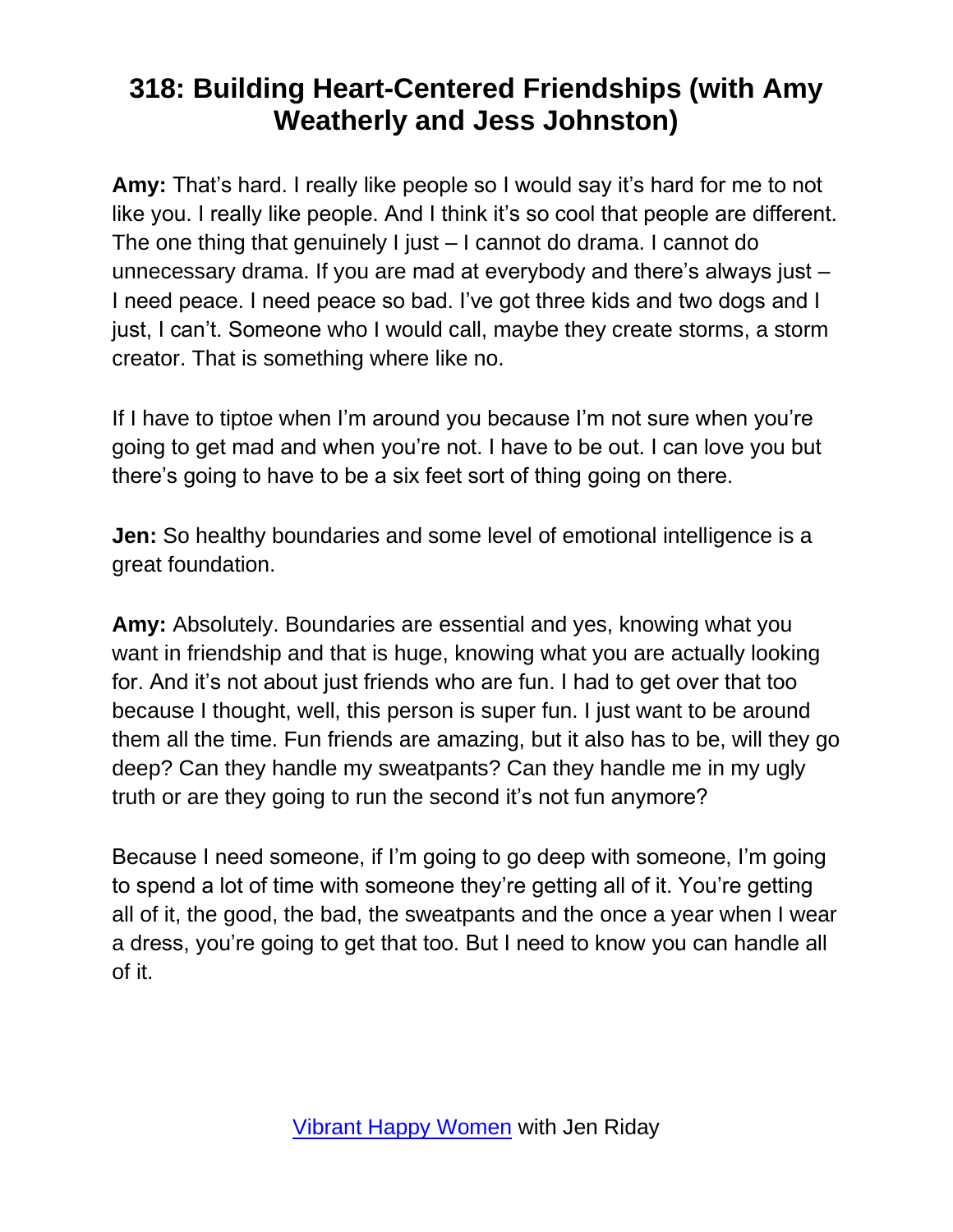**Jen:** Yeah. So, your book is titled I'll Be There But I'll Be Wearing Sweatpants. Tell us more about what that means to be a sweatpants friend?

**Jess:** Oh gosh, it just means not performing, not pretending, not trying to be someone that people will like. But being able to be your complete self, in all your mess, in all your glory. Just one of my favorite things to do with friends is run errands together. Or just sit on the floor while our kids run around like crazy. And just do life together. I think that's really what it means is doing life together. And not trying to squeeze into tiny jeans. And put on a fake whatever and pretend to be someone you're not.

**Jen:** Absolutely. So, for you, what is your 10%, what are your ideal friends like?

**Jess:** One thing that, okay, so this might sound really funny but one thing that just came to mind was that they have to like me. I have, because I do really like connecting with people. I really love connecting with people and I enjoy all kinds of different people. But I have been in situations before where it was clear that the other person wanted to change me or didn't enjoy who I was and wanted me to be someone else. And that's just, that's never going to be a sweatpants friend.

Being around somebody that's uncomfortable with your real, or uncomfortable with your truth, or uncomfortable with who you are, and thinks you need to improve all the time. That's never going to be a safe friendship. Not that my friends don't challenge me, that's important too. But I have realized that if someone does not like me, they're not my people, I'm not their people. And that's totally okay. I don't need to spend any more time trying to impress them or trying to be who they want me to be.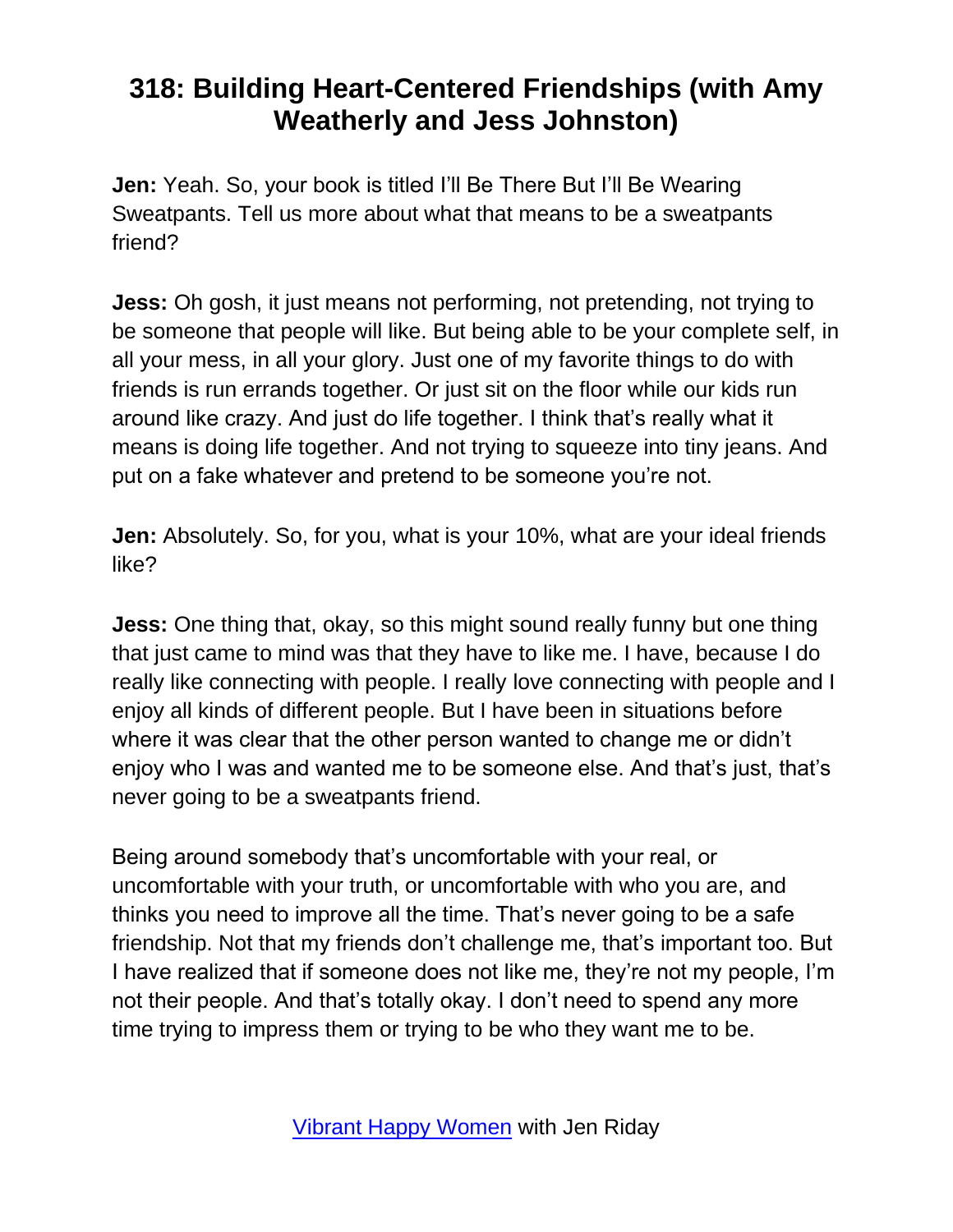I need people in my life who – I mean I'm weird. I'm quirky. I am not everybody's cup of tea. I need people in my life that like this.

**Jen:** Yeah, which is beautiful, yeah. So, I love that, being able to be your real self is essential. Now, on the other side of that I think we've all had friends that suck the life out of you. Amy mentioned drama. Friends that don't have that emotional intelligence or they're really in a bad place. Where is the line for that for being sweatpants friends versus the person who you can tell is going to suck too much of the energy and too much of that realness? Maybe they're in the pit of despair in their life. How do you have the boundary there?

**Jess:** One thing is, is that sometimes it's really easy to give to the loudest person in your life and to give to the person who has the most needs. But it's really important to take a step back and be intentional about the friendships that you're sowing into. And if it doesn't go both ways it's not a friendship. It's something else. And it's important to love the people in our life. And there might be someone in your life that you're just loving on. But that's not a friendship if it doesn't go two ways.

So, taking a step back and not just giving to the loudest person in your life I think is important.

**Amy:** Yeah. And I think it's hard because I think something that you do have to look, like if you're long term friends with someone, each of you will be in the pit at some time. There will be death. There will be grief. There will be sickness. There will be depression. There will be anxiety, loneliness. There will be a time where everybody's in the pit. So, I think you just kind of have to decide, is this a sometimes thing or is this the way it always is?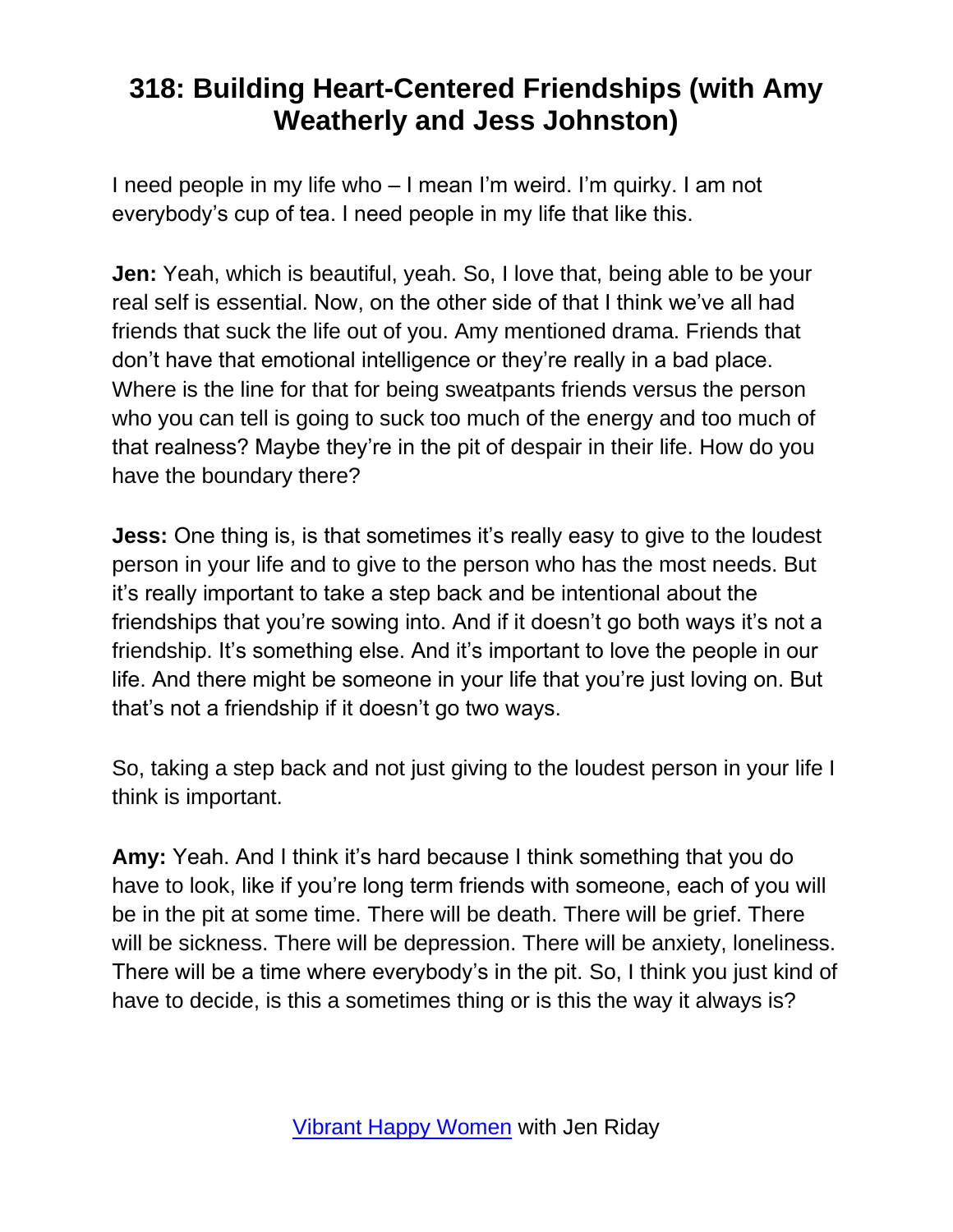But one thing for me that I have noticed in women, and I think it's become a real problem is sometimes we expect our friend to be our therapist and that is not healthy. Your friend should not be your therapist. Do not downplay what a therapist does, a therapist, a counselor, a trained professional. They have been trained, they have gone to school for a bazillion years in order to help you in that way. Your friend can't give to you in that same way, and you can't expect them to do that.

A friend can sit with you in the mess, but they can't save you from the mess all the time. And sometimes that's what we expect, our friends to be our savior. And our friends were never made for that. That is too much to expect of a person.

**Jen:** Yeah, that's a great boundary too. And plus, a therapist is paid to listen to you. It's like saying, [crosstalk], I'm giving you money, take this. Yes. Then you don't have to do it with your friends. Very good.

**Amy:** Yes, exactly.

**Jen:** So, your book, for those who haven't read it yet, what can they expect when they read your book? What will they learn?

**Jess:** We wrote this book to just feel like sitting together on the couch next to a giant laundry pile and just hashing it out. Let's talk about the real, the nitty gritty. Let's talk about how awkward it is to make new friends. Let's talk about loneliness. And I think one of the biggest things that we find in our online community and in our lives is that we all need to know that we're not the only one. It can be so isolating when we believe, there's something wrong with me that is not wrong with anyone else.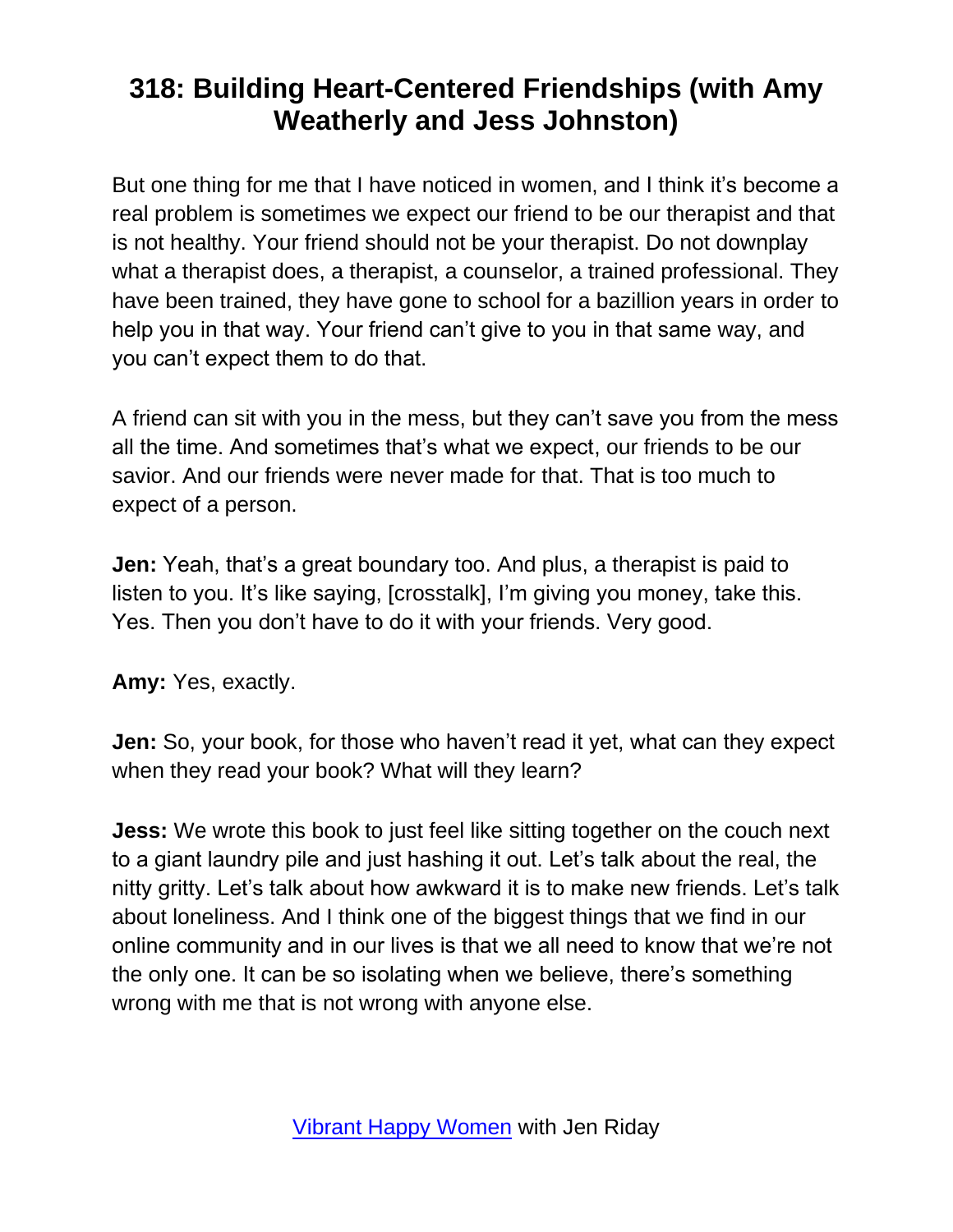Everyone got a class that I didn't get, somehow I missed it and it's something wrong with me. But just by exposing the reality that, no, it's uncomfortable and awkward when you're beginning a new friendship. It takes a while to get comfortable. Just talking about those realities, we hope empowers women to know that they're not alone, that we're in this together and we can do it together.

**Jen:** That's great. So, I can just imagine you guys sitting side by side folding your laundry, even though you're from different states, hashing out this book. And you're both hilarious. So, I can imagine your book's hilarious too, yeah.

**Amy:** Yeah, that was important, so that was important to us.

**Jess:** That was very important to us.

**Amy:** That was very important.

**Jess:** We were like, "That's really cool if you cried. Did you also laugh?"

**Amy:** Did you laugh out loud?

**Jess:** We would really like you to know if you laugh.

**Amy:** I kept waiting for Jess's when she was talking about her friend needing, needing her friend to like you. I kept waiting for her to say, "I need her to think I'm funny."

**Jess:** Yeah, that's actually kind of true.

**Amy:** It's a little true.

[Vibrant Happy Women](https://www.jenriday.com/podcast/) with Jen Riday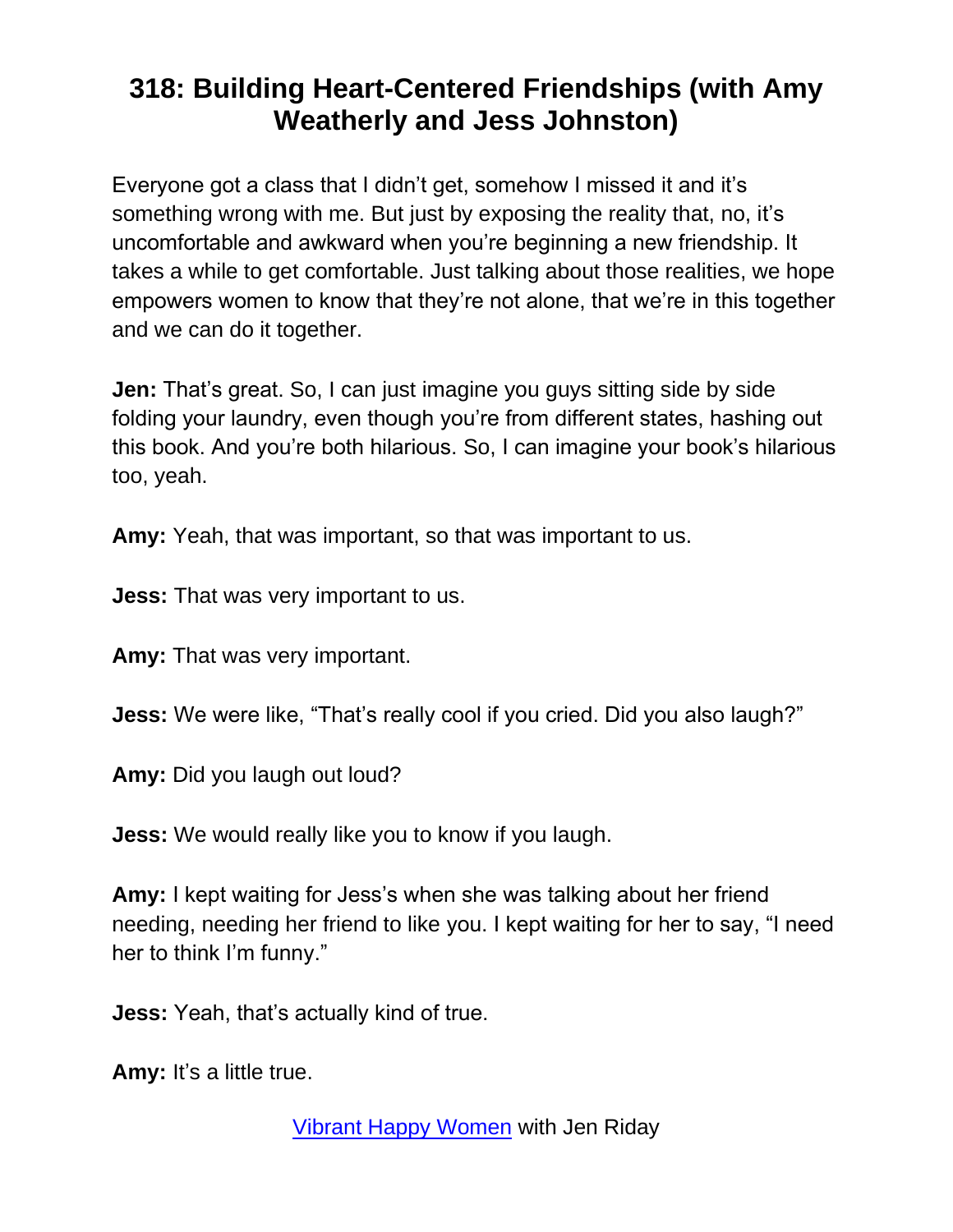**Jen:** That's so cool. Well, I was just talking with someone the other day and she was feeling lonely. And she had tried for a while to get her husband to change and to meet her needs. But he's working a lot. He happens to work for a vaccine company so a bit busy during the pandemic. So, she realized, okay, I've got to go make some friends. And not just surface level friends where you volunteer side-by-side but where there's some heart centered connection.

And she said, "But I don't want to be the only one inviting. How do I get them to reciprocate?" And what would be the answer to that question?

**Amy:** My answer would be that sometimes you're going to have to give without expectations because people aren't going to respond how you want them to. They aren't going to do things the way you would do them. I mean that's one of the things we talk about in the book. Other people aren't you. The earlier you figure that out the better, that you just figure out, okay, they're going to respond different than I would. The way that they're going to show love is different than the way I would show love.

So, something I've tried really hard to do lately is to give with no expectation, to give because I want to, because it does something good for me to pour into somebody else. And to sort of let that expectation go because if you've continued to invite, the truth is that person just may be used to you inviting them. They might not even know. But if they're showing up, that's something. If they're saying yes, that is a form of love all in itself. So, I think if you are close enough with that person then I think you can have that conversation.

I literally, I told one of my best friends the other day, I was like, "Hey, I always call you. I need you to call me more." And just in a very casual, and we're close enough, we have built that relationship. We have that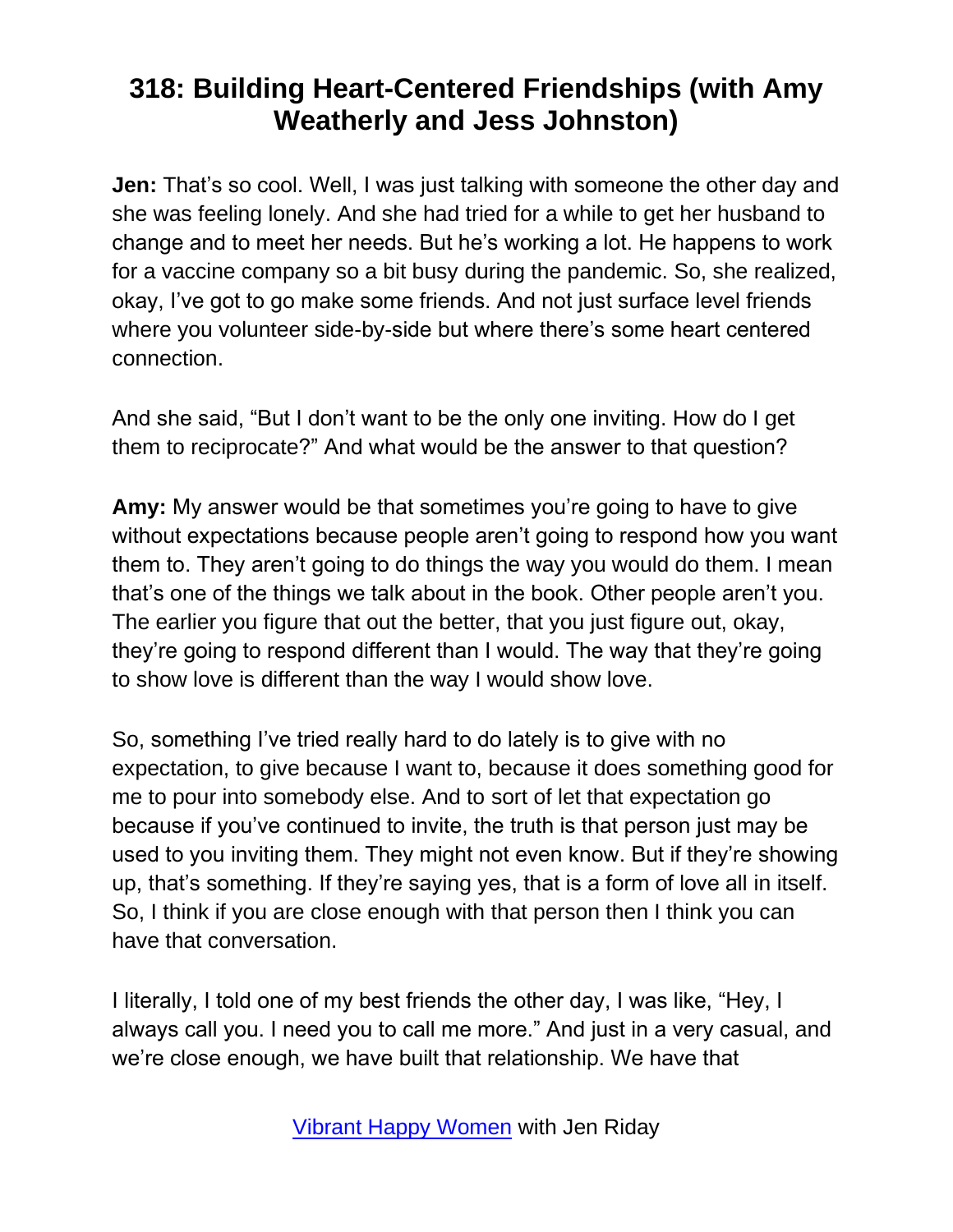foundation. She started laughing, she's like, "You know what? Okay, that's fair." And you know what? She called me the next day. So sometimes you just have to straight up tell people. You have to have a good foundation first but then yeah, that's what you want and so you can tell them the truth, "Hey, could you do the inviting maybe?"

Just kind of do it in your own way but it's okay to have those, because again, a good solid friendship is going to be able to handle the truth. It's going to be able to handle that. It's going to be able to handle that. And so that's a pretty good like, okay, if they couldn't handle that truth then you know what? It's not my people and that's okay. That's okay.

**Jen:** Yeah, for sure. Have either of you, I'll ask you this, Jess, have either of you ever had friends where you're friends for a while, it was solid but then you came to a place where you knew it was time to let that one go?

**Jess:** Absolutely.

#### **Jen:** Really?

**Jess:** I think that's hard to – it's a hard truth to swallow but some friendships are for seasons and some friendships are for life. And that can be hard and painful to move on, but I try and stay openhanded with it. And that I'm like, "Okay, this is a beautiful thing for that season and it's okay that we're growing apart. Who knows who's going to come into my life next?"

**Jen:** So, what I kind of hear from both of you is a belief system is in place. Maybe an identity piece about yourselves that friendship is abundant. You've come to believe that, and you might not have always believed that but that there are always going to be people you can love on, people you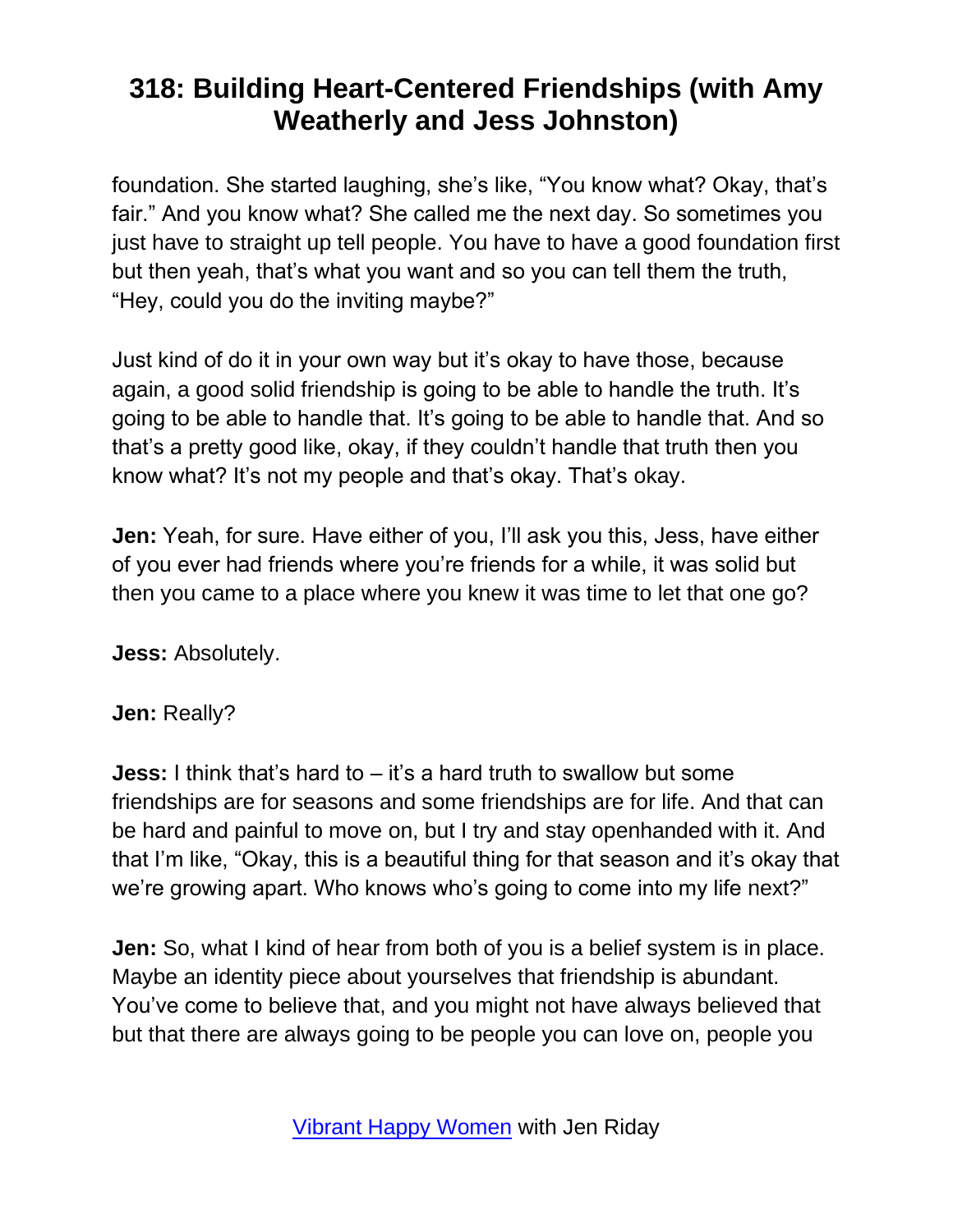can invite to dinner. And there's no scarcity there. Is that true? Have you noticed that shift in yourselves?

**Jess:** Yes, absolutely, yeah.

**Amy:** The truth is most women are lonely. Most women want good friendships. Most women are waiting for someone to knock down that door and invite them somewhere, not all women, but most women are waiting for it. We live in a very, very, very lonely society. I mean and that's just the truth. So, the bad part of that is a lot of people are lonely. The good part of that is the harvest is plentiful. There is plenty of fruit out there to pick. People are waiting. You just have to go out there and begin the work.

But there's seven billion people on this planet, there is a lot of them who are going to like you. And there are a lot of them that you're going to like.

**Jen:** Yeah, totally. Would you both say that you're a good friend, do you believe that about yourselves?

**Jess:** Yes. I haven't always been. And I definitely make mistakes. And I have good friends in my life who tell me when I made a mistake which is good. Definitely not a perfect friend by any means. But I think what makes a good friend is by prioritizing it, where none of us are perfect, we're all learning. But if it matters to you, you will keep growing and doing better. And I think that's really what makes a good friend.

**Amy:** Me too, that's exactly what I was going to say, Jess, is that I care about being a good friend, so I put a lot into it. And that's the same thing, no matter what you're doing. If you care a lot about it and you put a lot into it, you're probably going to be pretty good at it.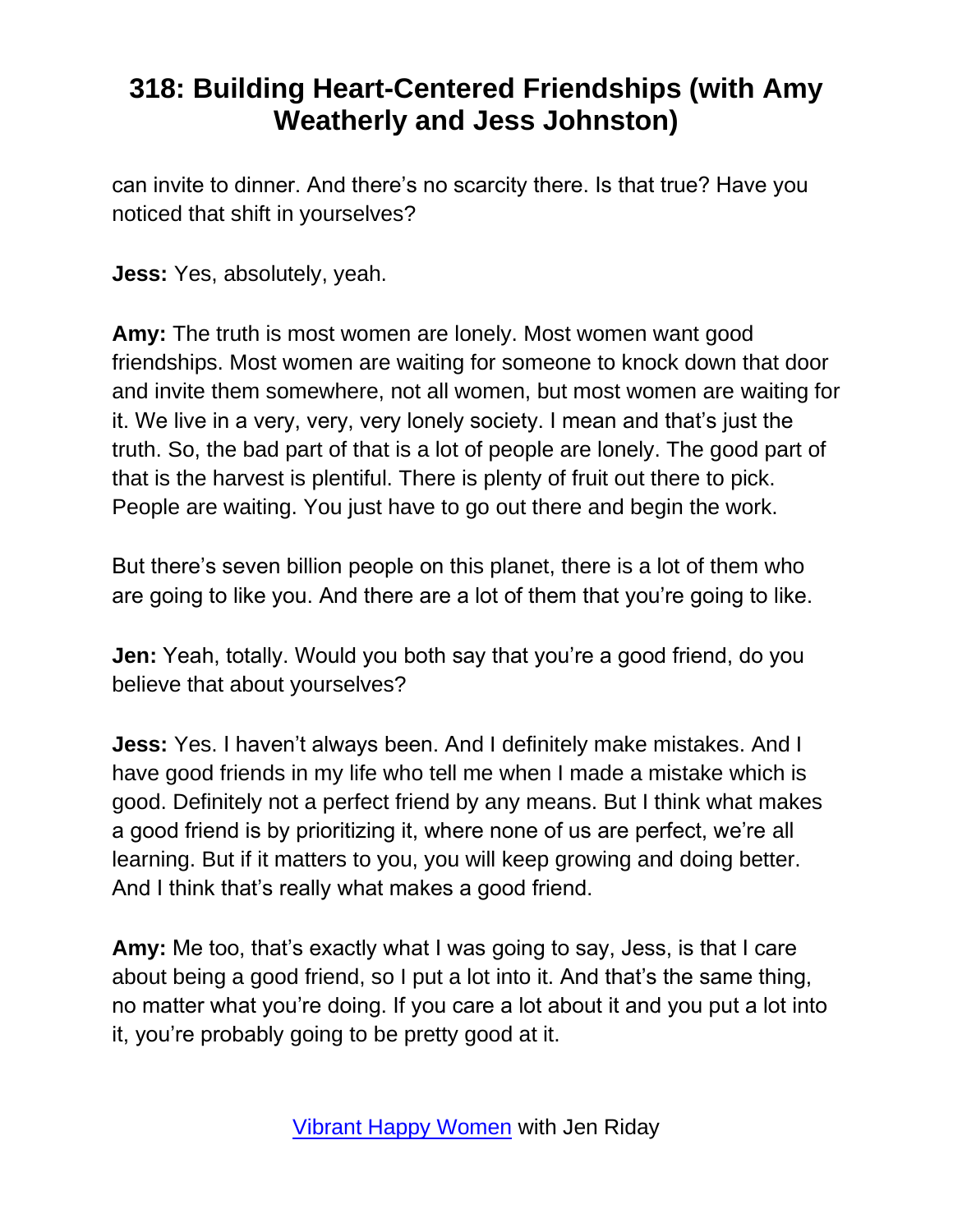**Jess:** And you also care.

**Amy:** And you care.

**Jess:** And care when your good friend is like, "Hey, when you said that, that really hurt my feelings or that was painful." You care because you care about those relationships.

**Amy:** Yeah, I think two essential parts of friendship, do you care and do you try. Those are two of the things that I'm genuinely looking for, do you care and are you going to give it effort. And that, I think that makes you a good friend if you can do those two things.

**Jen:** I love that because what you didn't say was you have to invest 20 hours a week.

**Amy:** Nobody has that, yeah, nobody has that.

**Jen:** How much time do you need to be a friend.

**Jess:** I think it's something that Amy and I really talk about a lot is just doing what you can do. Even if it's baby steps. We like things to happen overnight in our culture and that friendship's not going to happen overnight. But consistency is really, really important. So, if you can take an hour a week, or maybe you're crazy busy and you can only give an hour every two weeks of we're going to do this coffee hour. Amy has a regular coffee hour with her friends. Or I'm going to invite people over for dinner once a week.

Choose something that you can do and then keep doing it consistently. I think that's the key. It's not about having an abundance of time. It's about setting aside what time you can and then continuing to do it.

[Vibrant Happy Women](https://www.jenriday.com/podcast/) with Jen Riday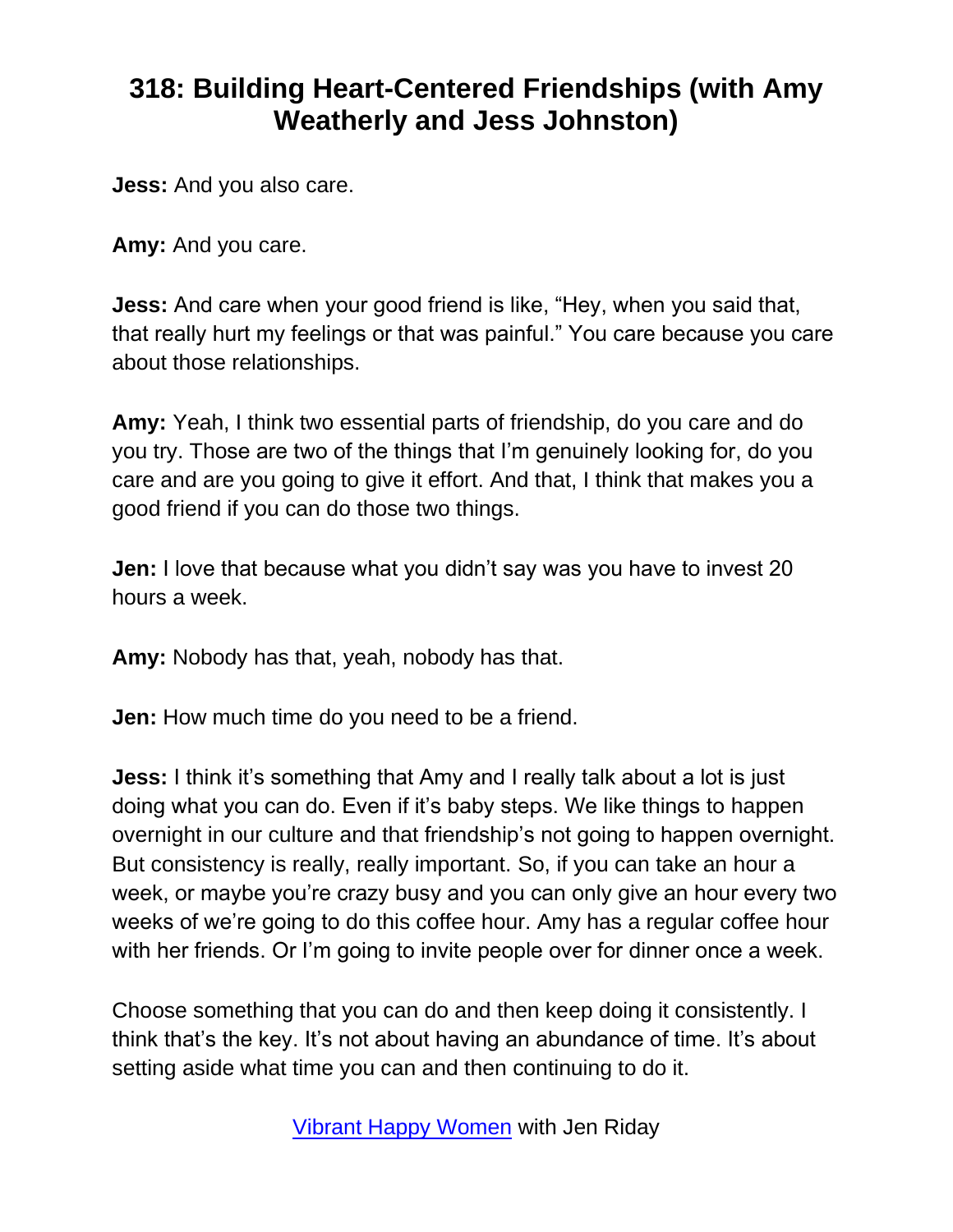**Jen:** Yeah, I like that. And you mentioned, Jess, I think it was you, running errands with your friends, you like to do.

**Jess:** Yes. Especially when my kids were little, yeah.

**Jen:** Yeah. And I think that, what you like to do with your friends will be different for everyone. That sounds like my worst nightmare because I'm [crosstalk], I'm efficient. But I really love listening. I have a really good listening talent. Well, you might not think so because I'm talking a lot right now. But I love listening. That's a gift I can give in friendship. So, what about for you, Amy, what are you particularly good at bringing to your friendships?

**Amy:** Honestly, I'm good at showing up. I'm going to be there. I think all of my friends would say that they would feel really good calling me and knowing I would answer. They would feel good knowing that if it is possible for me I am absolutely going to make time for them. I think that's probably what my best is, is that I will show up. I will show up for you. I will be there. I will prioritize that relationship however I can. Obviously there are sometimes where I simply can't.

But most of the time if I can I'm showing up. I'm calling you. I'm texting. You invite me. I'm going to come. I'm going to come.

**Jen:** That's so cool. And you both have such empowering beliefs about friendship. It's clear you think you're good at it. And that's important, if you don't think you're good at it, why would you try? You value it, you want it, you know what you want, you just put it more in the center of your life instead of on the periphery, so that's really cool.

**Jess:** Yes, exactly.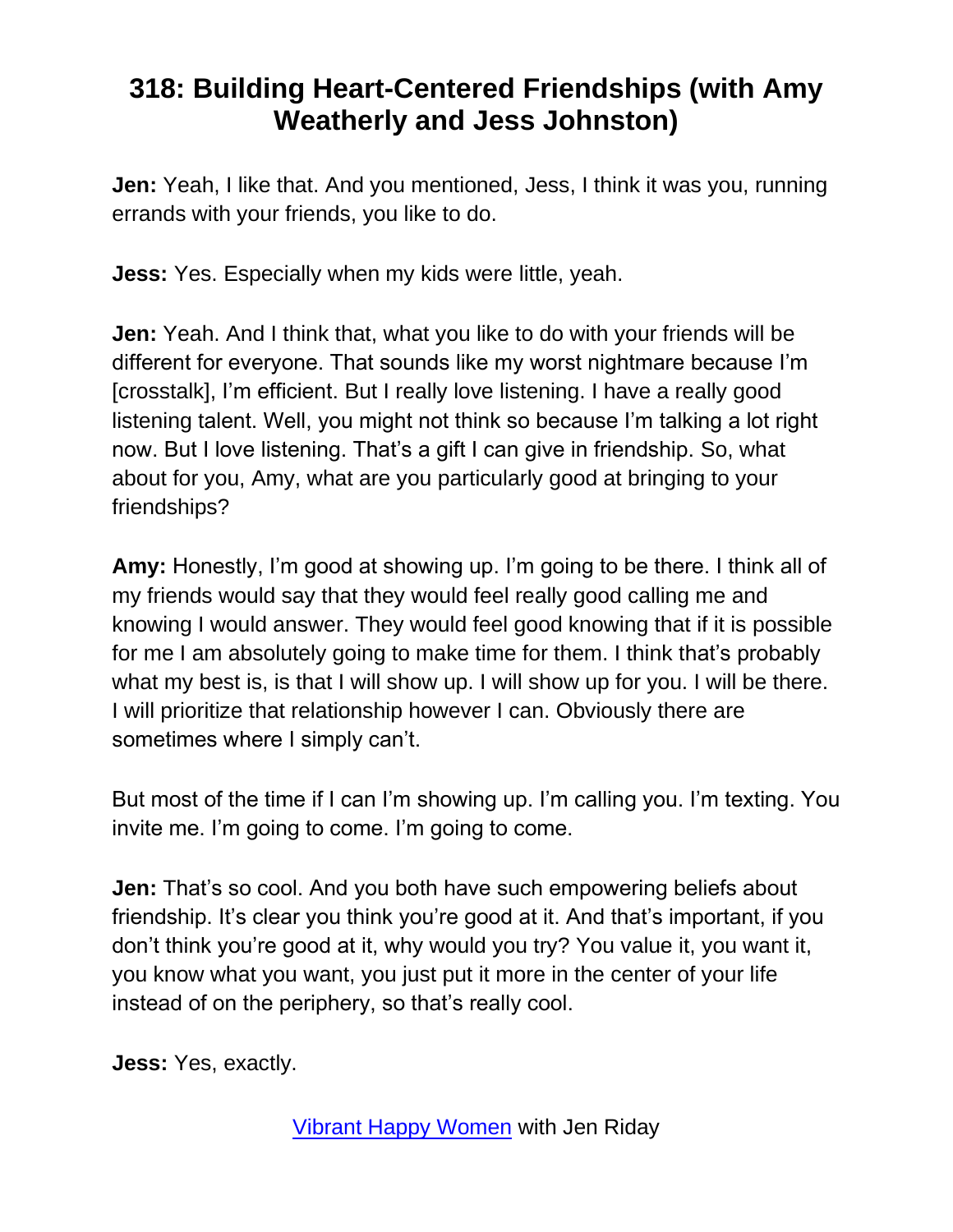**Amy:** Yeah, it is a very genuine passion of ours. Our friendship, Jess and I were even talking about that the other day that, obviously writing a book, and promoting a book is busy. There is a lot of time that goes into that. And I was telling Jess how proud I am of both of us that we have both kept our friendships intact. We have not sacrificed our real life friendships to do this. And I am proud of us that we're not writing about friendship, we live that out. And I'm very proud of that for both of us because yeah.

**Jen:** That's cool. So, you guys have a big online following and you're funny. Where should people go if they want to follow you online?

**Jess:** Our page together on Facebook and Instagram is Sister I Am With You. And then we also have our own pages, Amy Weatherly has a Facebook page, and Insta page, and I am Jess Johnston. We love the space, Sister I Am With You, come join us there, it's really fun, and real, and just a good place.

**Amy:** It is encouraging too. We so rarely get negative comments. And for a page that – we're almost at a million. That's almost unheard of but it is an uplifting, kind, good place.

**Jen:** So great, very good. Well, give us one last takeaway and then we'll say goodbye.

**Jess:** I would just say if you are lonely, if you are struggling in your friendships, just please, please know that you are not alone. There is no place for perfectionism here. I think we expect so much from ourselves to suddenly look like this perfect, amazing, social friend. And just if you can, set that aside. We're all just doing our best, just do tiny baby steps forward towards your relationships and know that you are not the only one and you are not alone.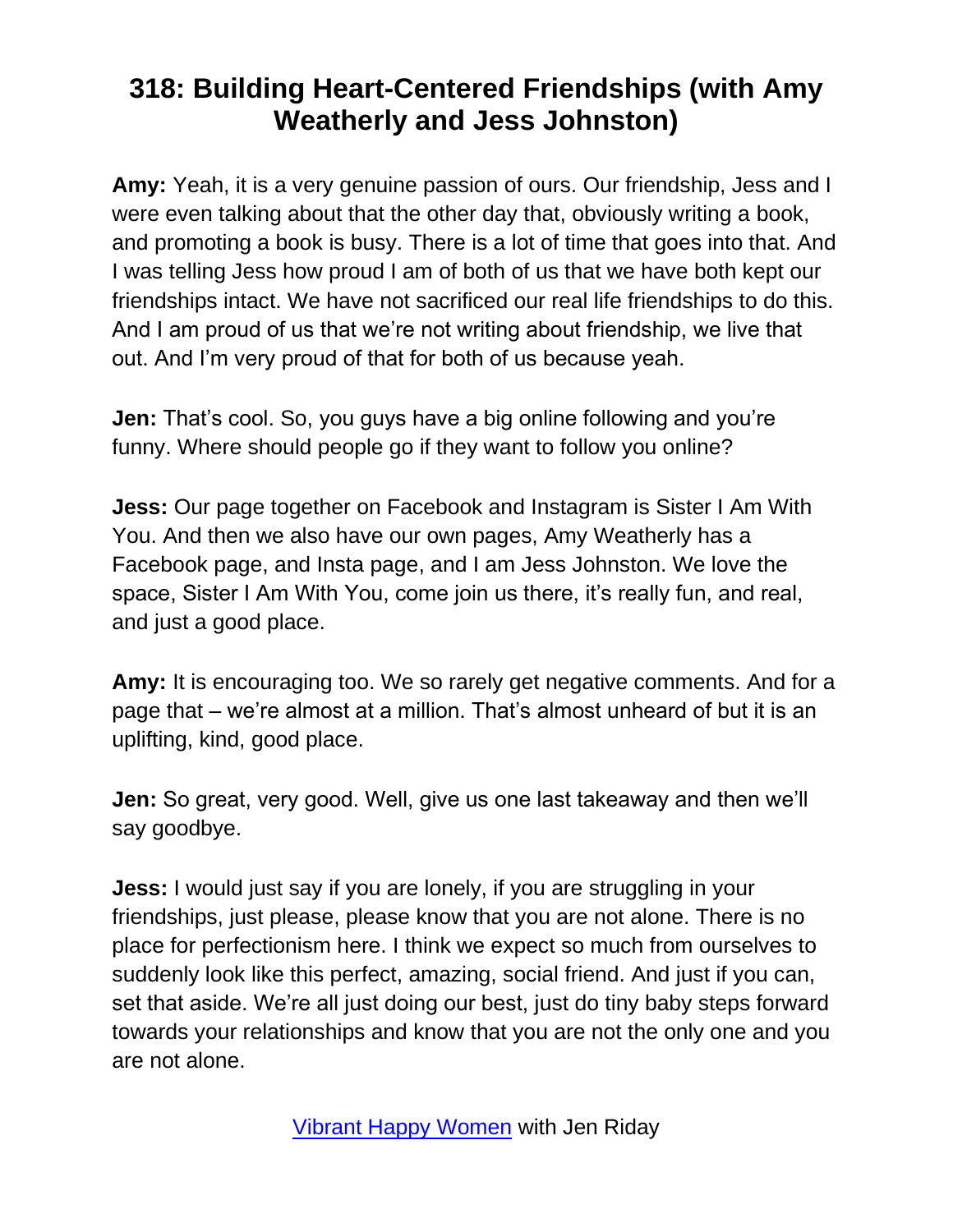**Jen:** Amy, anything to add?

**Amy:** Let grace just flow through you, let it flow through. Give it to yourself. Give it to the girl in the mirror. These are hard, weird, crazy times. I mean even if we didn't have the pandemic going on. Life in general, it's wild, it's wild. Give yourself an abundance of grace but let that grace flow through you onto others because you're not expected to be perfect. But don't expect that from other people either. Life is better when we are gracious.

**Jen:** Beautiful. Well, thank you both for being on the show. I love your energy. We all need more of that. And I appreciate you being here.

**Jess:** Thank you so much for having us, so nice to meet you.

**Amy:** Thank you so much, Jen.

I want to invite you to set an intention to go out and invite regularly and create those friendships like Jess and Amy taught us. It is so important. It is so fulfilling. If you've been feeling meh, or blah, or uh, really clear words I'm using here, but you know what I'm talking about. If you feel like there's some unmet need, it's likely related to having deeper heart centered connection, in person connection is great but there is also the option of virtual connection. Some of my very best friends do not live here in Verona, Wisconsin with me.

I have some in person friends that I love but I have some amazing virtual friends that I love as well. Thank goodness for Zoom is all I can say. Now, if you want help with this, of course, join us in the Vibrant Happy Women Club where you can easily find heart centered connection with safe,